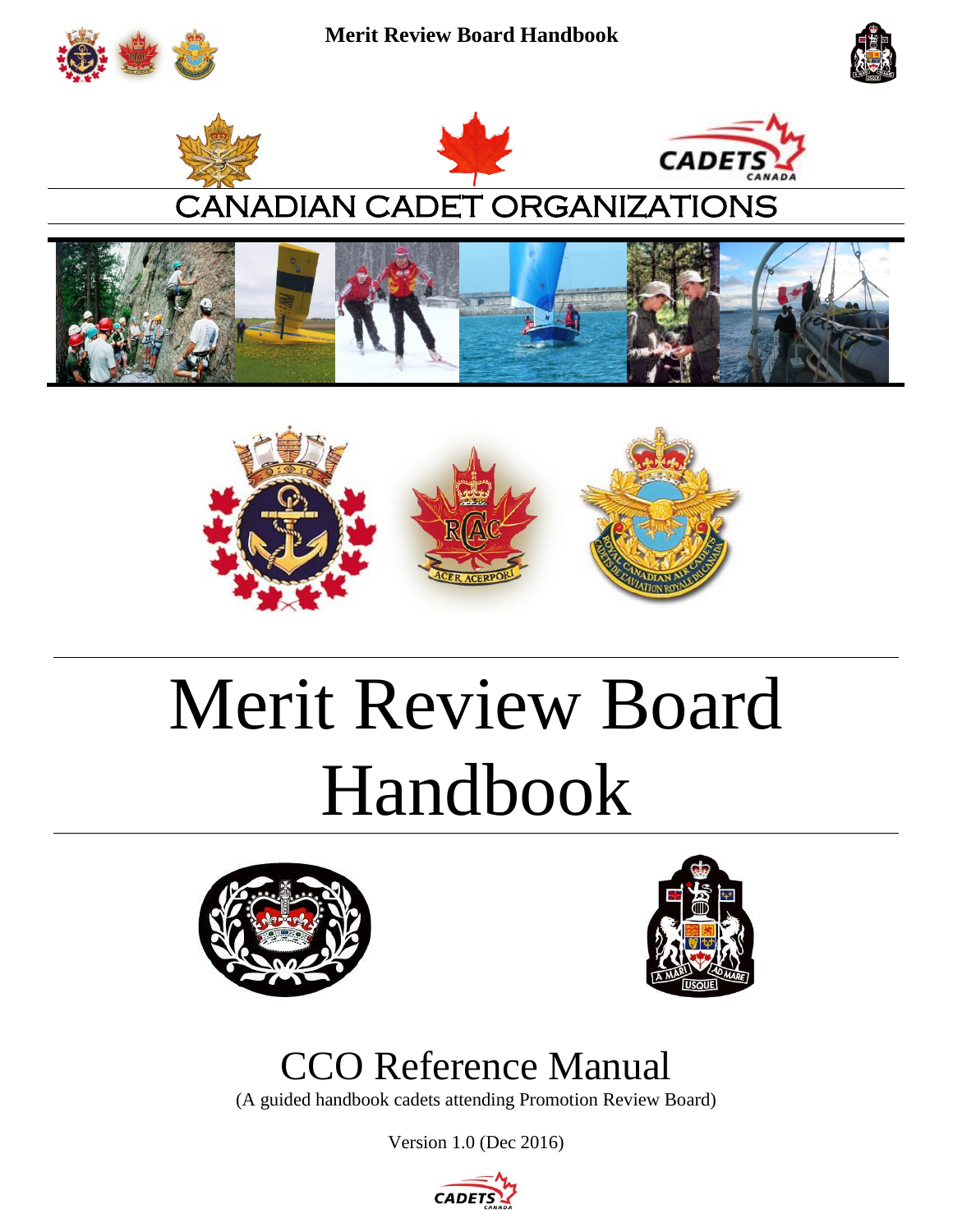



# **SECTION 1: SCOPE**

Mission Scope Vision Knowledge Experience Conclusion

#### **SECTION 2: PREPERATION**

Prep Afterward

## **SECTION 3: DRESS & DEPORTMENT**

Scope Dress Deportment Conclusion

#### **SECTION 4: RESUME**

Scope Resume Objective Conclusion

# **SECTION 5: MERIT REVIEW BOARD**

References Scope Questions Conclusion

# **SECTION 6: SCORING MATRIX**

File Review Attitudinal Response to Questions Total

# **SECTION 7: PRACTICE QUESTIONS**

Scope Practice **Questions** 

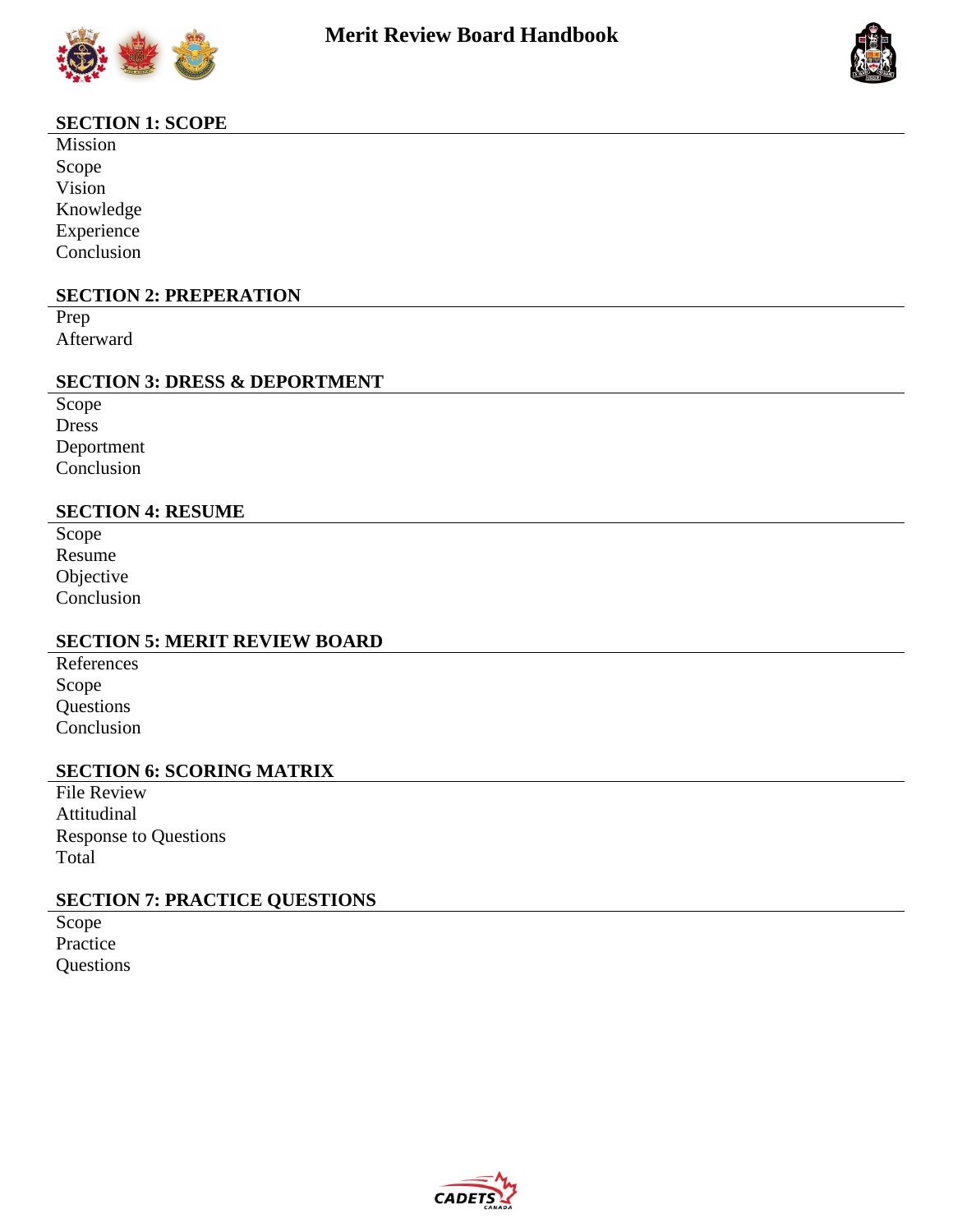



| <b>SECTION 1:</b> | <b>SCOPE</b>                                                                                                                                                                                                                                                                                                                                                                                                              |  |  |  |  |  |
|-------------------|---------------------------------------------------------------------------------------------------------------------------------------------------------------------------------------------------------------------------------------------------------------------------------------------------------------------------------------------------------------------------------------------------------------------------|--|--|--|--|--|
| <b>Mission</b>    | The Merit Review Board is assembled to analyze the worthiness and appropriateness of<br>promoting a cadet into the senior cadet levels.                                                                                                                                                                                                                                                                                   |  |  |  |  |  |
| <b>Scope</b>      | The Merit Review Board is assembled when a cadet has been identified as being ready and<br>capable of promotion to a senior cadet rank.                                                                                                                                                                                                                                                                                   |  |  |  |  |  |
| <b>Vision</b>     | A cadet sitting a board must first and foremost be honest. Honest to themselves (am I<br>ready/worthy?), honest to the board (all the information is truthful and honest), and honest in<br>their presentation (never pretend to be somebody you are not).                                                                                                                                                                |  |  |  |  |  |
|                   | Secondly, the cadet must understand the honour that is being bestowed upon them. Few cadets<br>are granted the honour of presenting themselves in front of their superiors for inclusion into the<br>senior ranks. Many cadets do not stay with the program long enough to see their ascension to<br>the top ranks. The honour is theirs to shine and present their abilities, knowledge, and<br>themselves.              |  |  |  |  |  |
|                   | Lastly, respect. A cadet must respect themselves. They have earned the opportunity to present<br>their self for promotion and should respect that they have earned it.                                                                                                                                                                                                                                                    |  |  |  |  |  |
| Knowledge         | The cadet is being asked to provide answers based on their knowledge of the cadet system and<br>their cadet corps. School, cadets, extra-curricular activities have all provided a wealth of<br>knowledge for the cadets to draw upon. When asked a question that you are unsure of the<br>answer, draw upon lessons you learned from school, or work, or another place and see if you<br>can develop a logical response. |  |  |  |  |  |
| <b>Experience</b> | By the time a cadet gets to sit in front of the Merit Review Board they will have gained many<br>years of experience in leadership and ability. S/He should dig deep and let their experience<br>help to develop their rational thought and use that to explain their responses.                                                                                                                                          |  |  |  |  |  |
| <b>Conclusion</b> | The board is looking at the future of the corps/squadron. Is the cadet capable of being the<br>leader of a corps? Every eye in the cadet unit looks upon the senior cadets to lead, guide, and<br>mold the future of the corps. The board is highly interested in what you bring into the rank and<br>your ability to prove yourself.                                                                                     |  |  |  |  |  |

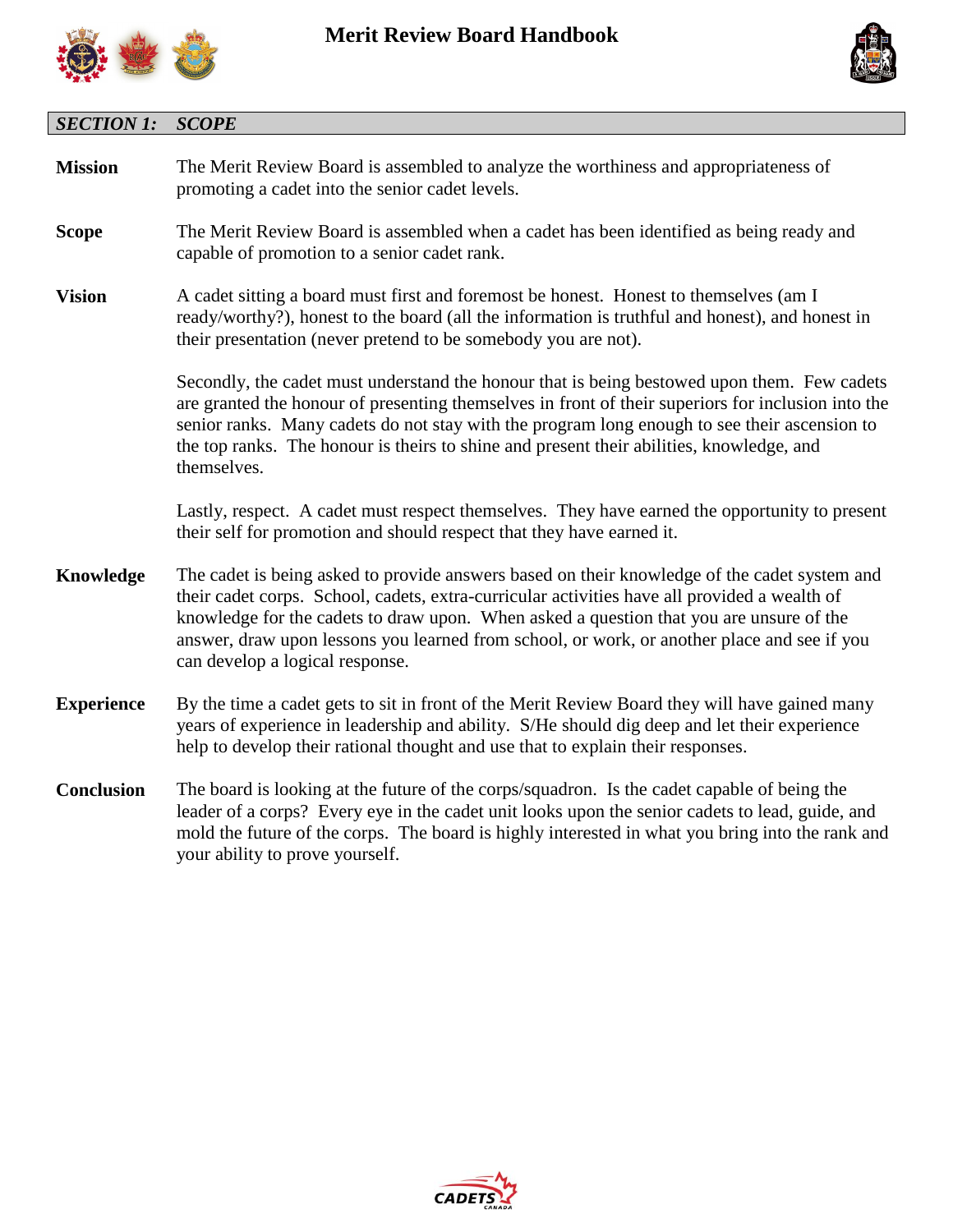



# *SECTION 2: CANDIDATE PREPERATION*

**Prep** The following is the procedure for candidates to prepare for the Merit Review Board:

- Review Fortress Cadet Information Sheet (for accuracy and completeness) ;
- Review CTC/RDA/NDA course reports;
- Review Attendance;
- Review disciplinary notices;
- Review notices of merit:
- Review awards/medals/honours;
- Review qualifications; and
- Anything else required by the board.

Cadets shall personally prepare by:

- Practicing test questions;
- Ensure their uniform and deportment are meeting the standard (however, exceeding the standard should be strived for);
- Review key orders and routine within the cadet unit;
- Review training material presented throughout their cadet career;
- Seek guidance from cadets who have already sat the Merit Review Board; and
- Ask for assistance if needed.

Prior to sitting the board:

- Submit resume;
- Submit Fortress Cadet Information Sheet;
- Submit CTC/RDA/NDA course reports;
- Submit attendance;
- Submit disciplinary/merit/awards/medals/honours/qualifications; and
- Anything else deemed necessary by the candidate.

 $\bullet$ **Afterward** After sitting the board:

- Review the results with the Commanding Officer (or designate);
- Seek out areas to improve;
- Reinforce areas to reinforce; and
- Provide guidance to others that will sit the Merit Review Board in the future.

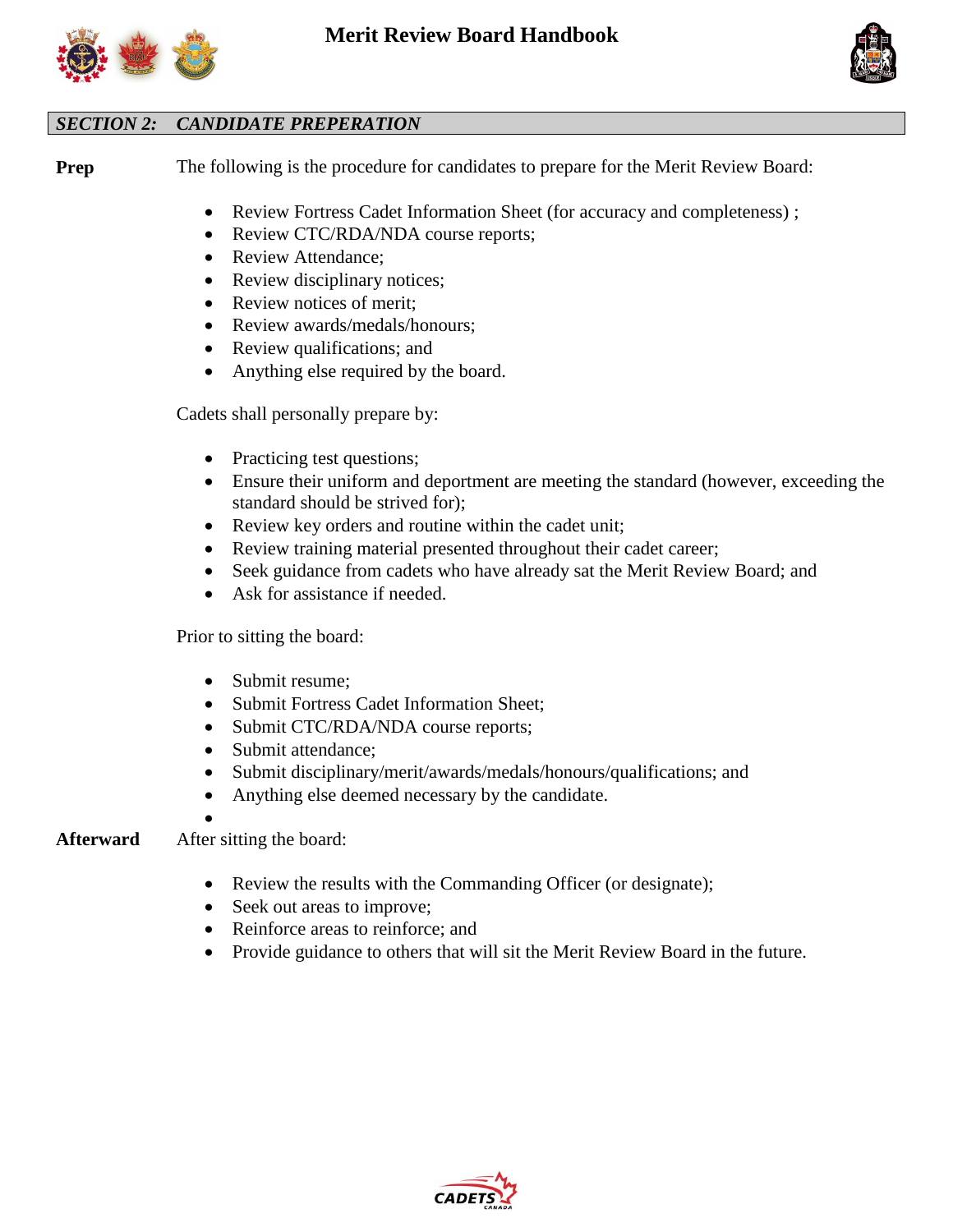



# *SECTION 3: RESUME*

| <b>Scope</b>      | A cadet must prepare a resume to present to the members of the board for inclusion in the<br>application.                                                                                                                                                                                                            |  |  |  |  |  |
|-------------------|----------------------------------------------------------------------------------------------------------------------------------------------------------------------------------------------------------------------------------------------------------------------------------------------------------------------|--|--|--|--|--|
| <b>Resume</b>     | A resume is a very personal item. Every qualification, training course, education, and extra-<br>curricular activity is listed for people to review and analyze.                                                                                                                                                     |  |  |  |  |  |
|                   | What do you have to say? Why are you important? What do you offer? These are items that<br>the resume should strive to answer. A half-page blog about yourself doesn't tell anything about<br>you. Take the time and put thought and items into your resume.                                                         |  |  |  |  |  |
|                   | The resume is a chance for you to shine and show people how qualified you are for promotion.<br>A good resume will be reviewed and used as a reference. A great resume catches everyone's<br>attention and strengthens your position for promotion and should do.                                                    |  |  |  |  |  |
|                   | Don't be shy about putting down things you have done in your life. Life experience comes<br>from living and if you have learned a life lesson then share it.                                                                                                                                                         |  |  |  |  |  |
|                   | Avoid totally unnecessary items. If you enjoy looking at items that shinethat's interesting but<br>not resume worthy. Now if you turned that into hobby like coin collecting then you are<br>encouraged to share that.                                                                                               |  |  |  |  |  |
| Objective         | Who are you? That's the biggest question a resume must answer.                                                                                                                                                                                                                                                       |  |  |  |  |  |
|                   | Once completed, have a trusted friend or family member go over it for a second look. Be<br>objective about their changes or critiques. You may understand yourself, but some people<br>might not. If a second set of eyes helps catch problems in logical sequence or spelling or points<br>then take it and use it. |  |  |  |  |  |
|                   | The resume must be factual and can be substantiated. If you pleace on the resume that you are<br>an 'astronaut' then that is something that glares off the page. Now can you back it up? A lie on<br>a resume will make people question your morals and ethics. Unethical leaders are dangerous<br>people.           |  |  |  |  |  |
| <b>Conclusion</b> | The board looks forward to reading your resume and what you have accomplished in you life.<br>The cadet program only takes a small portion of your life. The board is interested in what you<br>do outside in the 'real world'. What have you done and how does it play out in your life.                            |  |  |  |  |  |

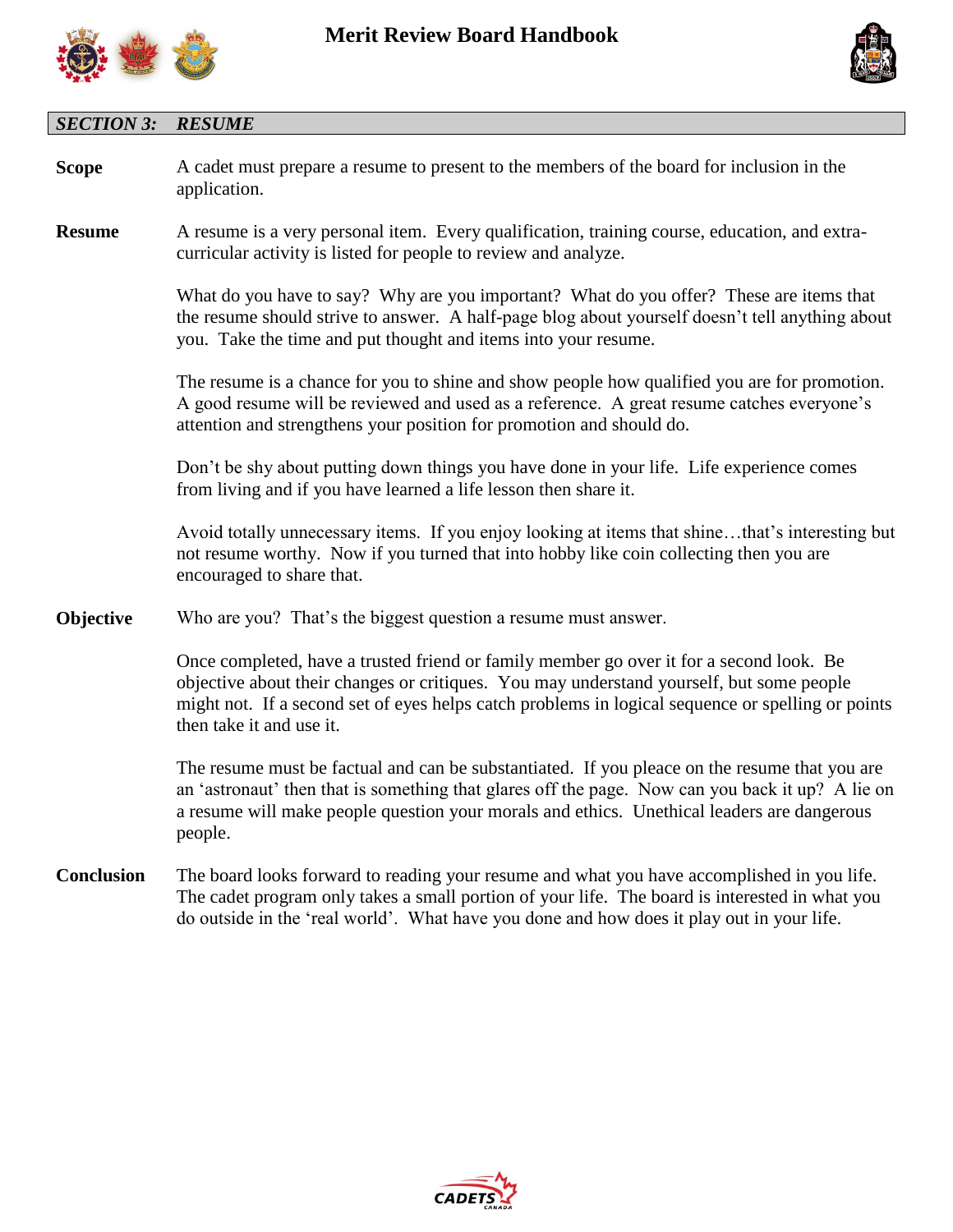



# *SECTION 4: DRESS & DEPORTMENT*

| <b>Scope</b>      | The Merit Review Board will evaluate the way a cadet presents them and the uniform that they<br>are wearing.                                                                                                                                                                                                                                                                                                    |
|-------------------|-----------------------------------------------------------------------------------------------------------------------------------------------------------------------------------------------------------------------------------------------------------------------------------------------------------------------------------------------------------------------------------------------------------------|
| <b>Dress</b>      | The dress of a senior cadet is an example to all and set the standard for everyone to follow.                                                                                                                                                                                                                                                                                                                   |
|                   | A cadet sitting a Merit Review Board should send a message through their uniform. A well<br>pressed and tidy uniform speaks volumes to those that see the cadet. A cadet that is well turned<br>out shows that they care about how they look and how they present themselves to others. They<br>show confidence and dedication to their ability to look after themselves.                                       |
|                   | Take the time to go over every part of your uniform and ensure it looks perfect. Nothing looks<br>worse then a cadet who has a well turned out tunic and pants and but their boots look like they<br>were last polished in the 1800's.                                                                                                                                                                          |
| <b>Deportment</b> | A cadet must always be confident in him/herself and present themselves as such.                                                                                                                                                                                                                                                                                                                                 |
|                   | Confidence is crucial to leaders. They must be confident in their knowledge and abilities to<br>lead their cadets to success. Even if they turn out to be wrong then they are confident that they<br>gave their best and will take away from the lesson.                                                                                                                                                        |
|                   | Stature is equally important. The senior cadet walks tall and sits straight to show they are ready<br>and willing to take the lead when called upon. Avoid fidgeting and playing with your hands or<br>other objects.                                                                                                                                                                                           |
|                   | Language provides the listener with your intent and tone. Speaking is essential to proving your<br>communication to a listener or a disciple. Sentences should be fluid, logical, well thought out,<br>and confident. A leader avoids the distraction of sarcasm or the ineffectiveness of shyness to<br>provide direction. Swearing or improper language is never used to address key leadership<br>decisions. |
|                   | Look at people directly in the eyes. When asked a question, the person asking should be looked<br>at directly in the eyes. This shows you are interested in what they have to say. When you begin<br>your retort then begin with that person and move to the other people on the board. This gives<br>the board members the impression that your response is important to all of them.                          |
| <b>Conclusion</b> | The cadet sitting the board must be confident. They must show their confidence in their<br>uniform, body language, and communication.                                                                                                                                                                                                                                                                           |
|                   | The board looks at the cadet sitting in front of them with interest. They are truly interested in<br>believing that the cadet is capable of being a role-model in every sense of the word. They way<br>the cadet presents themselves for evaluation goes along way to impress upon them that that<br>belief are well placed.                                                                                    |

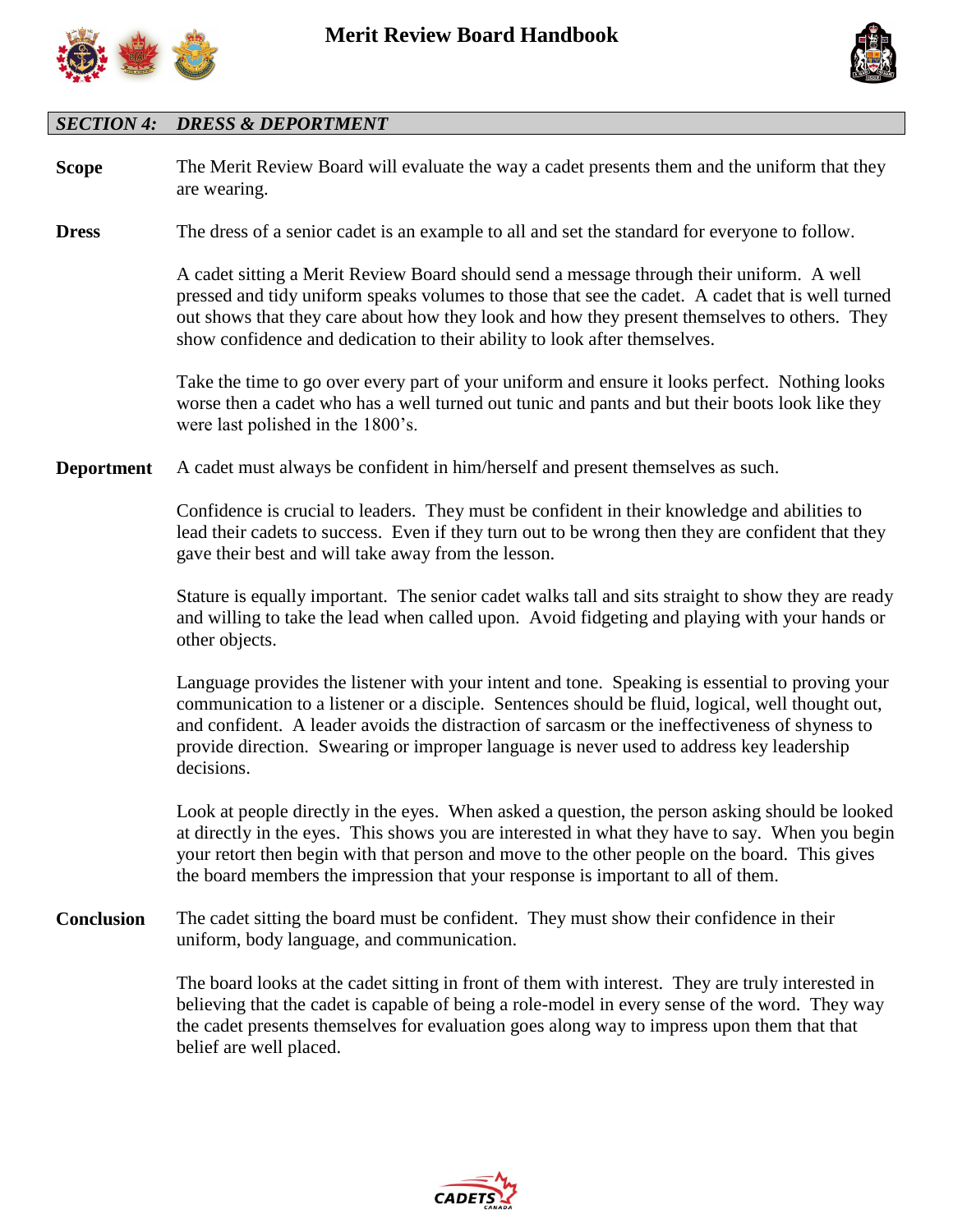



# *SECTION 5: MERIT REVIEW BOARD*

| Reference         | CATO 13-02 Cadet Rank Promotions (8-2009)<br>CATO 31-03 Sea Cadets Program Outline (7-2013)<br>CATO 40-01 Army Cadet program Outline (7-2013)<br>CATO 51-01 Air Cadet Program Outline (7-2013)                                                        |  |  |  |  |  |  |  |
|-------------------|-------------------------------------------------------------------------------------------------------------------------------------------------------------------------------------------------------------------------------------------------------|--|--|--|--|--|--|--|
| <b>Scope</b>      | Prior to promoting a cadet to the rank of CPO2/MWO/WO2 or higher the corps/sqn CO shall<br>conduct a Merit Review Board.                                                                                                                              |  |  |  |  |  |  |  |
|                   | The composition of the Merit Review Board shall include a minimum of three to a maximum of<br>five members. As appointed by the corps/sqn CO, members shall include:                                                                                  |  |  |  |  |  |  |  |
|                   | Chairperson. In an effort to ensure fairness and impartiality, COs are encouraged to delegate<br>the responsibility of the Merit Review Board Chairperson to another unit officer;                                                                    |  |  |  |  |  |  |  |
|                   | Representative of the respective Navy/Army/Air Cadet League (provincial<br>division/committee, or local branch/sponsor/support committee [may include affiliated<br>unit]); and                                                                       |  |  |  |  |  |  |  |
|                   | Neutral third party designated by the applicable Detachment (usually ACO/ACA/RCA, but<br>could be RCSU/CSTC rep, or officer from different unit staff).                                                                                               |  |  |  |  |  |  |  |
| <b>Questions</b>  | Although a Board Chairperson may decide to include any questions(s) they feel most important<br>to their specific situation, questions must be relevant to the rank promotion the candidate would<br>potentially receive. Question areas may include: |  |  |  |  |  |  |  |
|                   | a. Candidates recounting their achievements through cadet training (e.g. corps/sqn<br>program, CTC program, etc.);                                                                                                                                    |  |  |  |  |  |  |  |
|                   | Candidates explaining what previous positions of leadership they have held (at cadets,<br>$\mathbf{b}$ .<br>school, etc.) and how they performed in related situations;                                                                               |  |  |  |  |  |  |  |
|                   | c. Personal goals and/or their goals for the corps/sqn;                                                                                                                                                                                               |  |  |  |  |  |  |  |
|                   | d. Scenario based questions that relate to typical corps/sqn situations where the candidate<br>shares how they might approach/deal with the situation; and                                                                                            |  |  |  |  |  |  |  |
|                   | Candidate achievements outside of the cadet corps/sqn setting (e.g. at school, in their<br>e.<br>community, sports teams, extra-curricular activities, etc.).                                                                                         |  |  |  |  |  |  |  |
| <b>Conclusion</b> | The orders regarding the board are very straight forward. Once their decision has been made<br>then the CO will either make the appointment to the next higher rank or deny it.                                                                       |  |  |  |  |  |  |  |
|                   | Success or failure. Either way you have earned your spot in front of the boardmake it or<br>break it!                                                                                                                                                 |  |  |  |  |  |  |  |

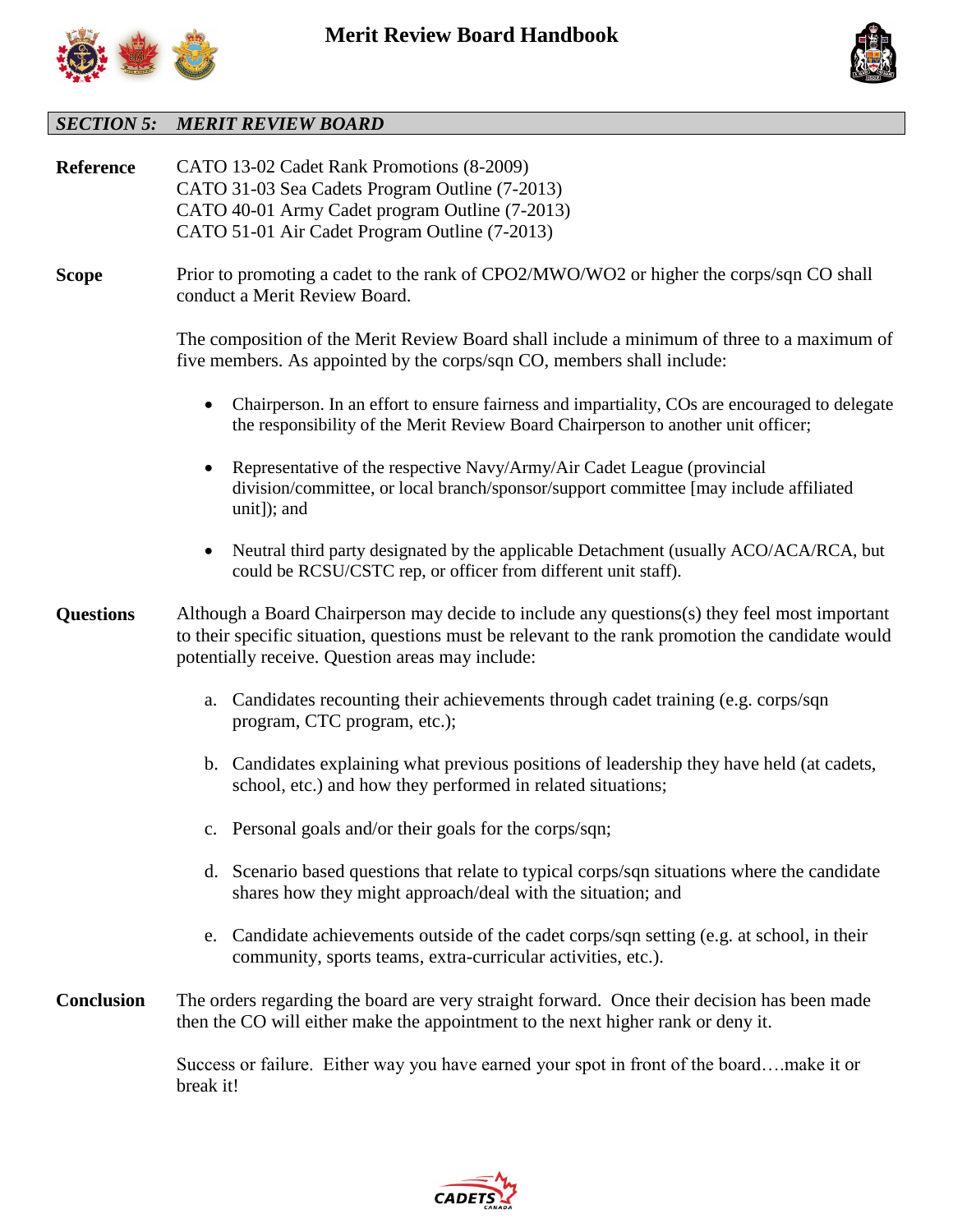



# *SECTION 6: SCORING MATRIX*

|                                        | NA/<br><b>CRITICALLY</b>      | LOW          | <b>BELOW</b><br><b>AVERAGE</b> | <b>AVERAGE</b> | <b>ABOVE</b><br><b>AVERAGE</b> | <b>OUTSTANDING</b> |
|----------------------------------------|-------------------------------|--------------|--------------------------------|----------------|--------------------------------|--------------------|
|                                        | <b>ADVERSE</b><br>$0$ or $-5$ | $\mathbf{1}$ | $\overline{2}$                 | 3              | 4                              | 5                  |
|                                        |                               |              |                                |                |                                |                    |
| <b>FILE REVIEW</b>                     |                               |              |                                |                |                                |                    |
| Attendance                             |                               |              |                                |                |                                |                    |
| Academic Review of                     |                               |              |                                |                |                                |                    |
| corps/squadron                         |                               |              |                                |                |                                |                    |
| Review of<br>CTC/RDN/NDA reports       |                               |              |                                |                |                                |                    |
| Positive / Negative notes              |                               |              |                                |                |                                |                    |
| Corps/Squadron awards                  |                               |              |                                |                |                                |                    |
| Regional/National<br>honours/awards    |                               |              |                                |                |                                |                    |
| Qualifications                         |                               |              |                                |                |                                |                    |
| Participation in RDA                   |                               |              |                                |                |                                |                    |
| <b>ATTITUDINAL</b>                     |                               |              |                                |                |                                |                    |
| <b>Dress and Deportment</b>            |                               |              |                                |                |                                |                    |
| <b>RESPONSE TO</b><br><b>QUESTIONS</b> |                               |              |                                |                |                                |                    |
| <b>General Knowledge</b><br>Question   |                               |              |                                |                |                                |                    |
| Administration                         |                               |              |                                |                |                                |                    |
| <b>Knowledge Question</b>              |                               |              |                                |                |                                |                    |
| <b>Leadership Question</b>             |                               |              |                                |                |                                |                    |
| Situation (1) Question                 |                               |              |                                |                |                                |                    |
| Situation (2) Question                 |                               |              |                                |                |                                |                    |
| <b>TOTALS</b>                          |                               |              |                                |                |                                |                    |
|                                        | NA/<br>CRITICALLY<br>ADVERSE  | <b>LOW</b>   | <b>BELOW</b><br>AVERAGE        | <b>AVERAGE</b> | <b>ABOVE</b><br>AVERAGE        | <b>OUTSTANDING</b> |
| <b>Running Total</b>                   | $-5$                          | 14           | 28                             | 42             | 56                             | 70                 |
| <b>Grand Total</b>                     | /70                           |              |                                |                |                                |                    |

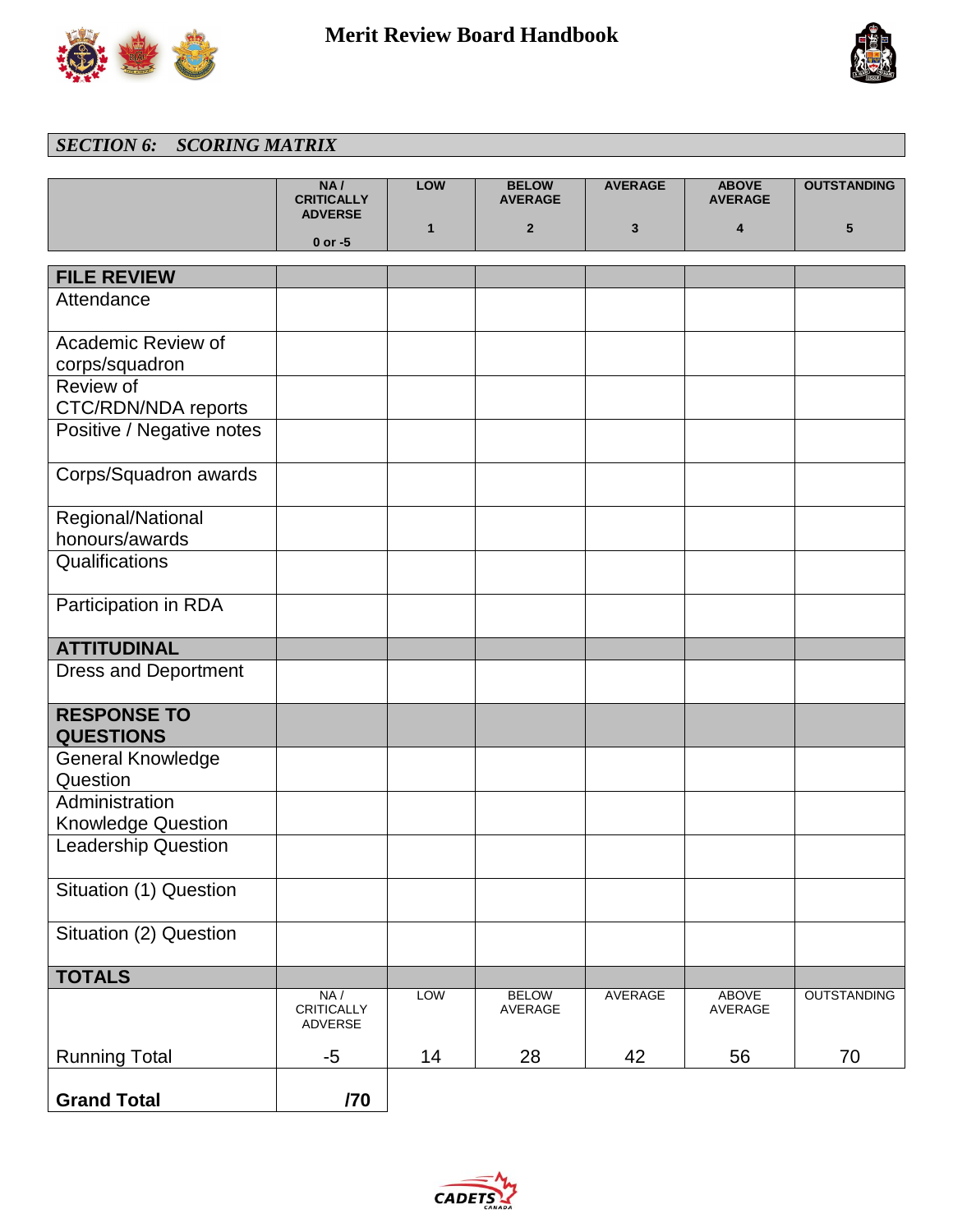



# *SECTION 7: PRACTICE QUESTIONS*

- **Scope** Leadership is the keystone to the determination of a senior leader. By the time a cadet is ready to take the step into the senior leadership roles, they will have completed all the training of the Canadian Cadet Movement. Senior cadets have all the knowledge, now they must show that they know how to use that knowledge and use their experience to achieve success in leader their cadets.
- **Practice** The following leadership questions are intended to help guide you in your though process of questions that you will experience during the review board. Take your time and analyze your answers and ensure you have covered all the various aspects with a logical and well laid out plan.

#### **GENERAL KNOWLEDGE**

The civilian partner of the CCO is called? What do they provide?

Name 5 courses a cadet could attend at a summer Cadet Training Centre

Identify 3 summer CTCs

Location of the rank badges on the tunic

Three aims of the CCO

Describe the Cadet Training Program

What is ICEPAC

What is the role of the Coxswain / Regimental Sergeant Major / Squadron Commander?

What are the requirements to join the CCO?

Identify 5 training opportunities at the national / regional level?

What is the purpose of PYSR Training?

Describe the Summer Cadet Training Program

Describe the Chain of Command

Explain the Sail / Expedition / Gliding program

What is the purpose of the Divisional System / Platoon Staff / Flight Staff?

#### **ADMINISTRATION KNOWLEDGE**

Describe two policies you would find in NCJCRSG Orders

What are three ways to access CCO information online?

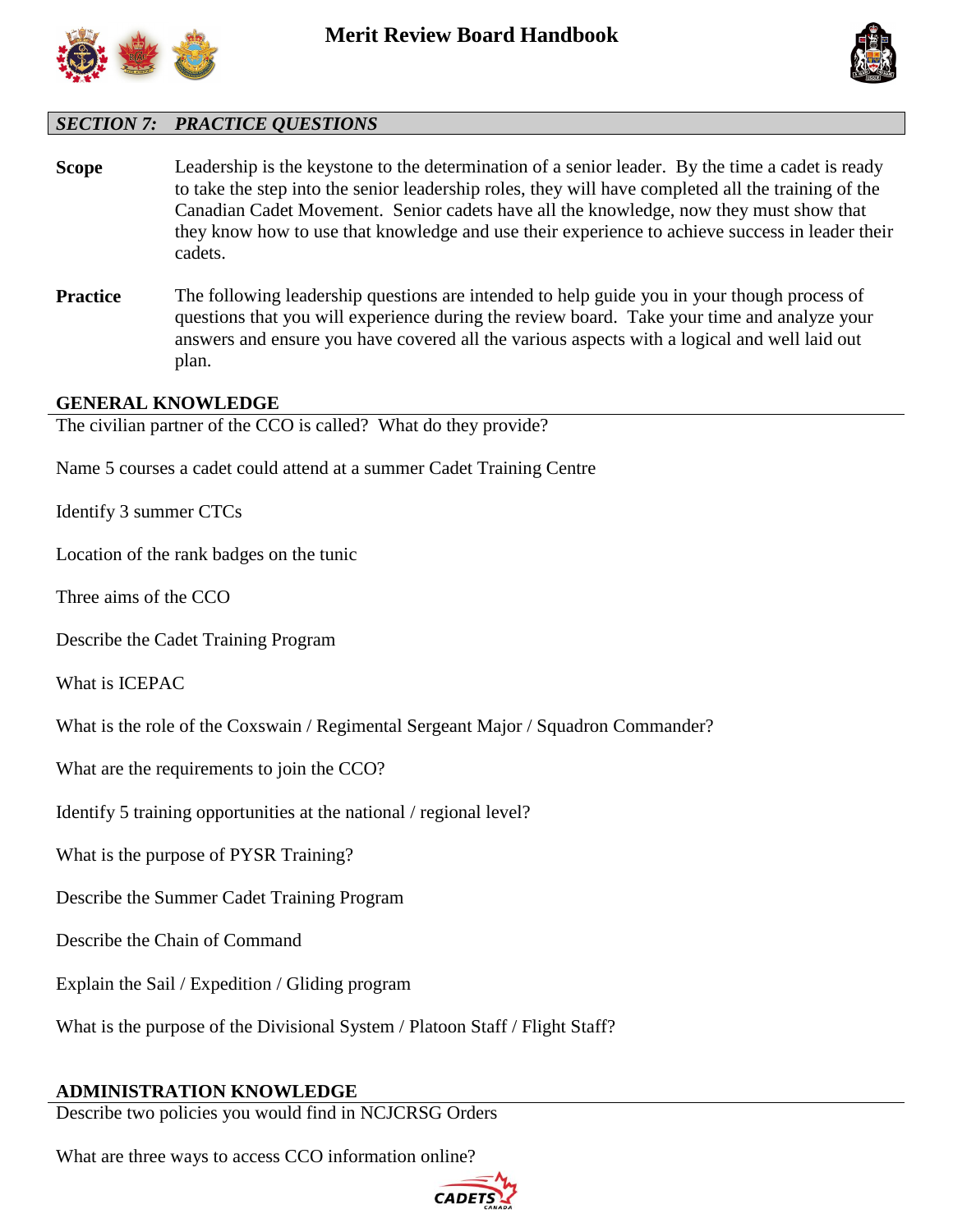

# **Merit Review Board Handbook**



Where would you find Cadet Dress Regulations? Where would you find promotion policy for Cadets? Where would you find the names of personnel on duty? What are Corps/Sqaudron Standing Orders? What are Corps/Squadron Routine Orders? Where would you find the regulations regarding attendance at a Regional/National Supported Activity? What is the purpose of the Navy League / Army Cadet League / Air Cadet League of Canada? What is the purpose of the Navy League Branch / Support Committee / Sponsoring Committee? How does the leave/absentee system work? What are three requirements for being a cadet in the Canadian Cadet Organizations?

## **LEADERSHIP QUESTIONS**

What are the most important qualities that define a team leader?

What is Transactional Leadership? How do you use it? What is Transformational Leadership? How do you use it? What are the characteristics of a good team? What are the principles of leadership? How would you inspire cadets? On a training weekend, a cadet becomes homesick. How do you interact with the cadet? What is confidence? How do you bring it out in your followers? How do you motive your followers in a duty they do not want to take part in? How do you provide confidence to cadets? How do you motivate cadets in a duty they do not want to take part in? How would you work with a cadet who tries 110% but never seems to succeed? How do you interact with an officer that you do not like?

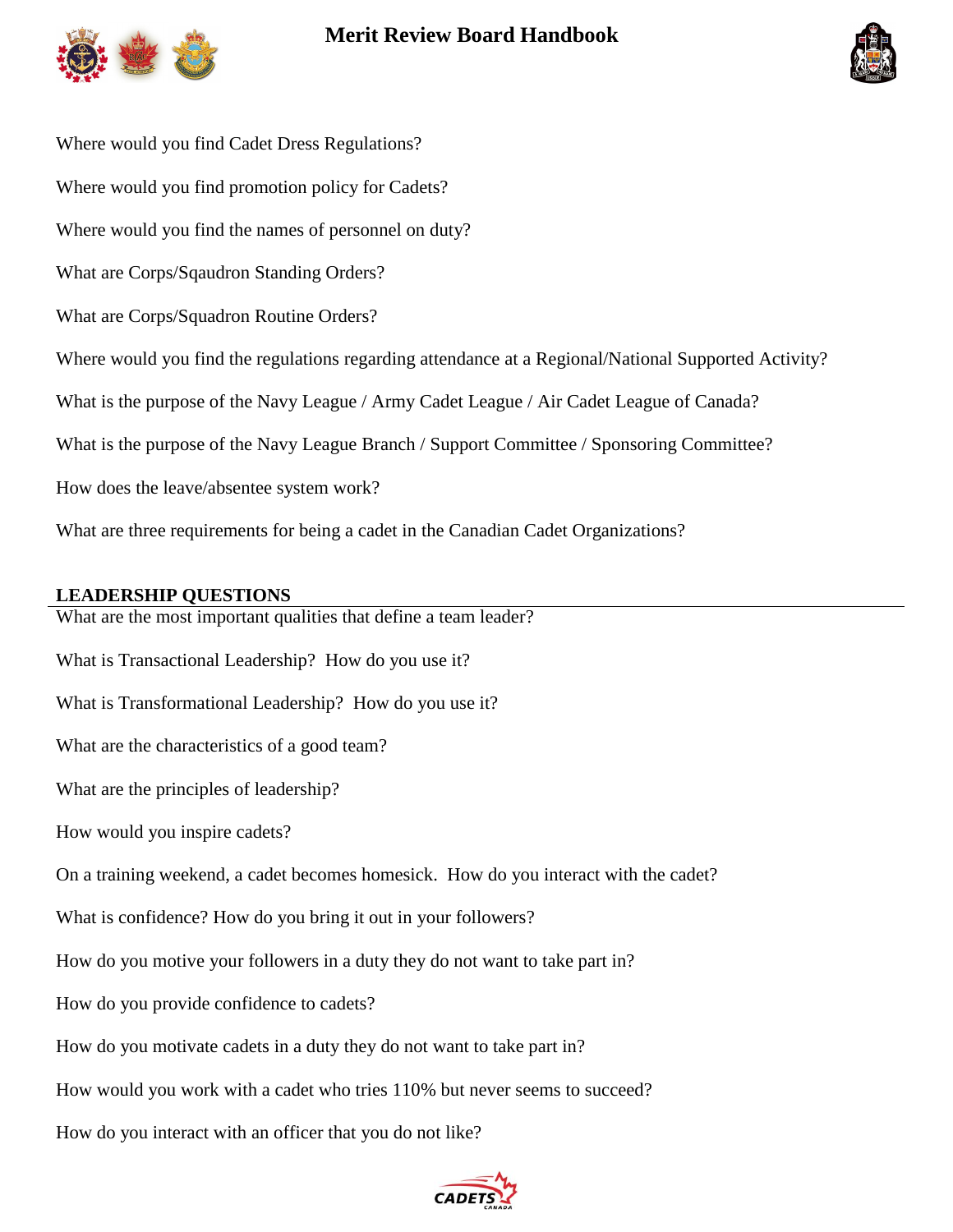

# **Merit Review Board Handbook**



How would you improve your ability to command and lead cadets?

How would you continue to retain cadets into the corps/squadron?

How would you respond to a cadet who asks you a question that you do not know the answer to?

How do you provide feedback to a cadet that was eager and willing, yet has not completed the task?

How did you prepare for the Merit Review Board?

What are two questioning techniques used during classroom instruction?

The Cadet Program is based on what kind of leadership model?

To become and effective and capable leader in the Cadet program, there are six areas where knowledge and skill should be demonstrated. What are the six core leadership competencies?

What is intrapersonal management?

What is the purpose of the Youth Criminal Justice Act?

#### **SITUATION QUESTIONS**

A cadet approaches you and asks a question. If you do not know the correct answer what do you do?

How would you cope with a CI/CV who appears to be extremely friendly with senior cadets and frequently wants to hang out with them?

You are in charge of a group of eight cadets on a hike through the wilderness country and become totally lost. What do you do?

You are teaching a class in an upstairs classroom when a cadet reports heavy smoke coming up the stairwell. What happens next?

A cadet in your class suddenly lets out a cry and goes into an epileptic seizure. What do you do?

The CO gives an order that the NCO's do not like. You are facing a 'mini-mutiny' – a group of cadets refuse to obey an order. What do you do?

A cadet, one of a group on a training weekend, reports the loss of his/her wallet, including a twenty-dollar bill and his/her identification. What should you do?

You arrive at the corps building and find that there has been a flood; the water has now receded but left debris and puddles all over the floor. There are six cadets at the building but no officer. What do you do before the officer arrives?

You are in a safety boat in charge of five canoes half a kilometer from shore. Four of them capsize in a sudden squall. What do you do?